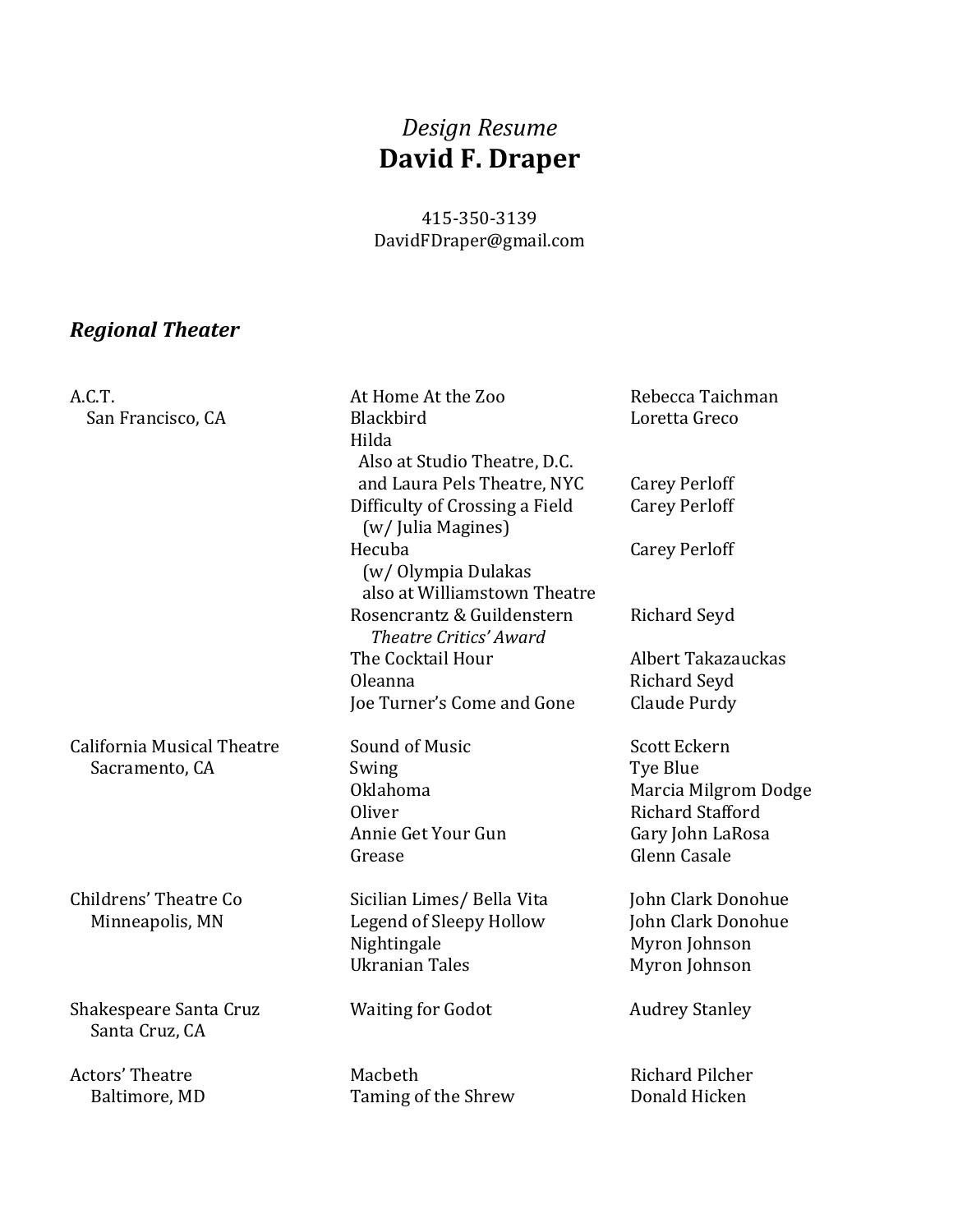## *Special Event*

| Davies Symphony Hall | Nick Adams Stories                | <b>Carey Perloff</b> |
|----------------------|-----------------------------------|----------------------|
| San Francisco, CA    | Painted Turtle Fundraiser         |                      |
|                      | (w/Jack Nicholson, Julia Roberts, |                      |
|                      | Tom Hanks, Sean Penn, etc.)       |                      |

#### *Other Theatre*

| Magic Theatre<br>San Francisco, CA           | Hitting for the Cycle                                   | David Dower        |
|----------------------------------------------|---------------------------------------------------------|--------------------|
| Bimbo's<br>San Francisco, CA                 | Song of Singapore                                       | <b>Tony Tanner</b> |
| <b>Showcase Theatre</b><br>San Francisco, CA | Babes in Arms                                           | Glenn DuBose       |
| Gateway Playhouse<br>Bellport L.I.           | <b>Anything Goes</b><br>Zorba<br>Mame                   |                    |
| Perry St Theatre<br>New York, N.Y.           | Androcles and the Lion                                  |                    |
| <b>Showcases</b><br>New York, N.Y.           | Resurrection of Jackie Cramer<br>Fortune and Men's Eyes |                    |

### *TV*

Maryland Public Television Steps in Time **City Life Museum** prod.